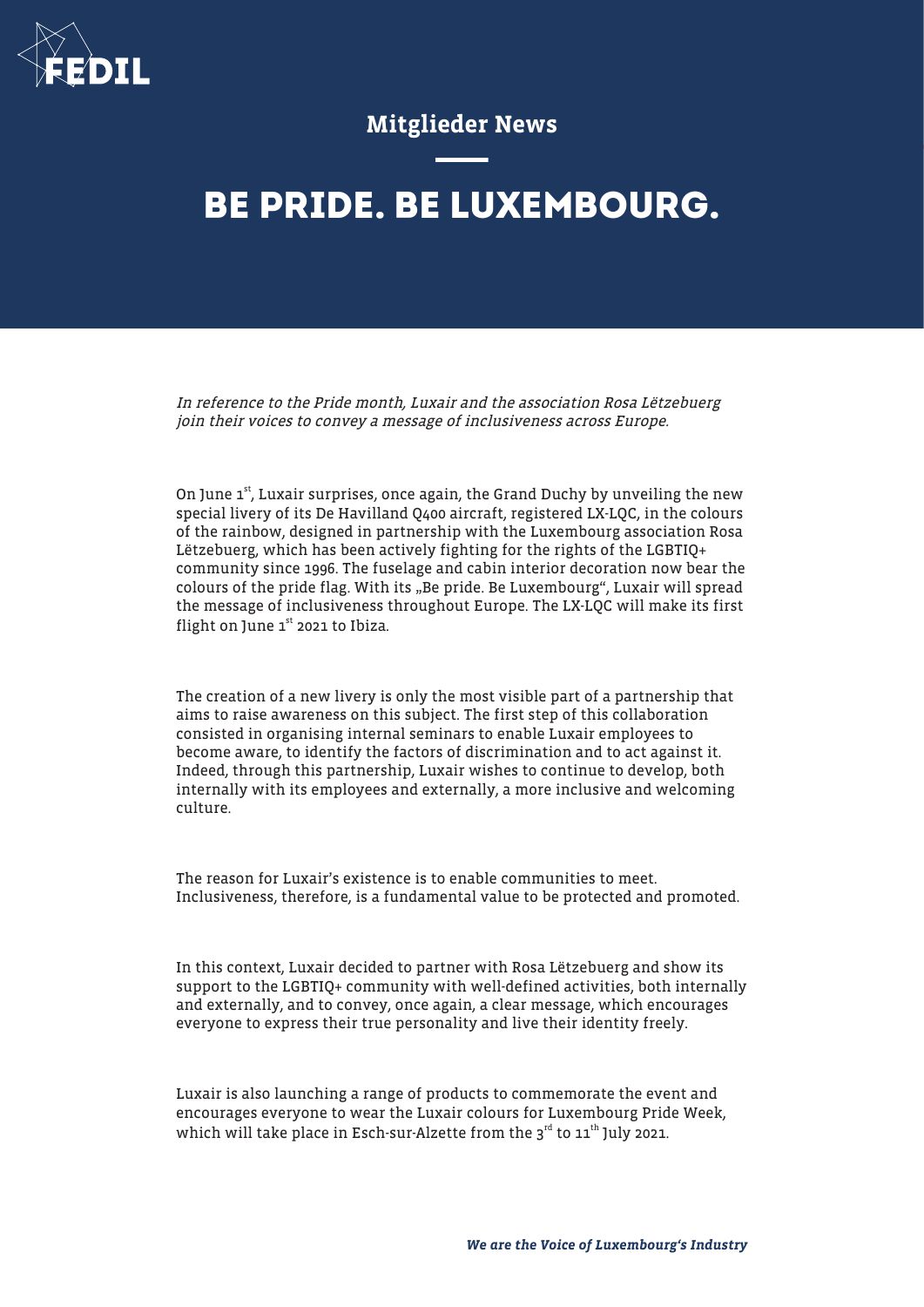

Among the products offered, customers will be able to discover: mugs, thermal bottles, T-Shirts, pins and "remove before flight" key rings. They will be available as of June 2<sup>nd</sup>, in the Luxair Travel Stores, in the departure hall at Luxembourg Airport and in Munsbach, 25 rue Gabriel Lippmann, Munsbach. All profits from these sales will be donated to the Rosa Lëtzebuerg association.

#### A few words about Rosa Lëtzebuerg:

Rosa Lëtzebuerg asbl, founded in 1996, is a non-profit organisation working on behalf of LGBTIQ people and is active in the field of societal issues related to LGBTIQ. This acronym refers to lesbian, gay, bisexual and trans- identified people, where trans-identifying refers to all people who do not identify with the sex or gender they were assigned at birth and the roles associated with it in our society.

#### About the project:

A few words from Tom Hecker, President of Rosa Lëtzebuerg:

"As the oldest organisation in Luxembourg dedicated to fighting for the rights of the local LGBTIQ+ community, Rosa Lëtzebuerg asbl is proud of our partnership with Luxair.

We are extremely pleased that Luxair has taken the initiative and consulted us to not only increase the company's internal policy on acceptance of queer employees through discussions and workshops, but also to implement various approaches to improve customer service at the same time.

Furthermore, with an aircraft that will be visible in the Pride colours at home and abroad for several weeks, a visible sign of the openness of the company as well as of Luxembourg will be set.

We say thank you, I say thank you for this partnership, because together we can make a difference for the LGBTIQ+ community."

#### A few words from Gilles Feith, Luxair CEO:

"I am very proud and happy about this new collaboration which aims to promote and defend the rights of LGBTIQ+ people. With our Q400 LX-LQC we give visibility to this Luxembourg association and to the Luxembourg Pride Week. Thanks to this new livery, Luxair will spread the importance of inclusiveness, which is a fundamental value of our society, in the destinations served by the Q400 and much further afield.

With this new design, I invite our employees, customers, partners and suppliers to open their hearts and minds and be authentic. Authenticity has a positive effect on our personal satisfaction, performance and commitment. I believe in diversity, equality and inclusion… being accepted for who we are should never be complicated."